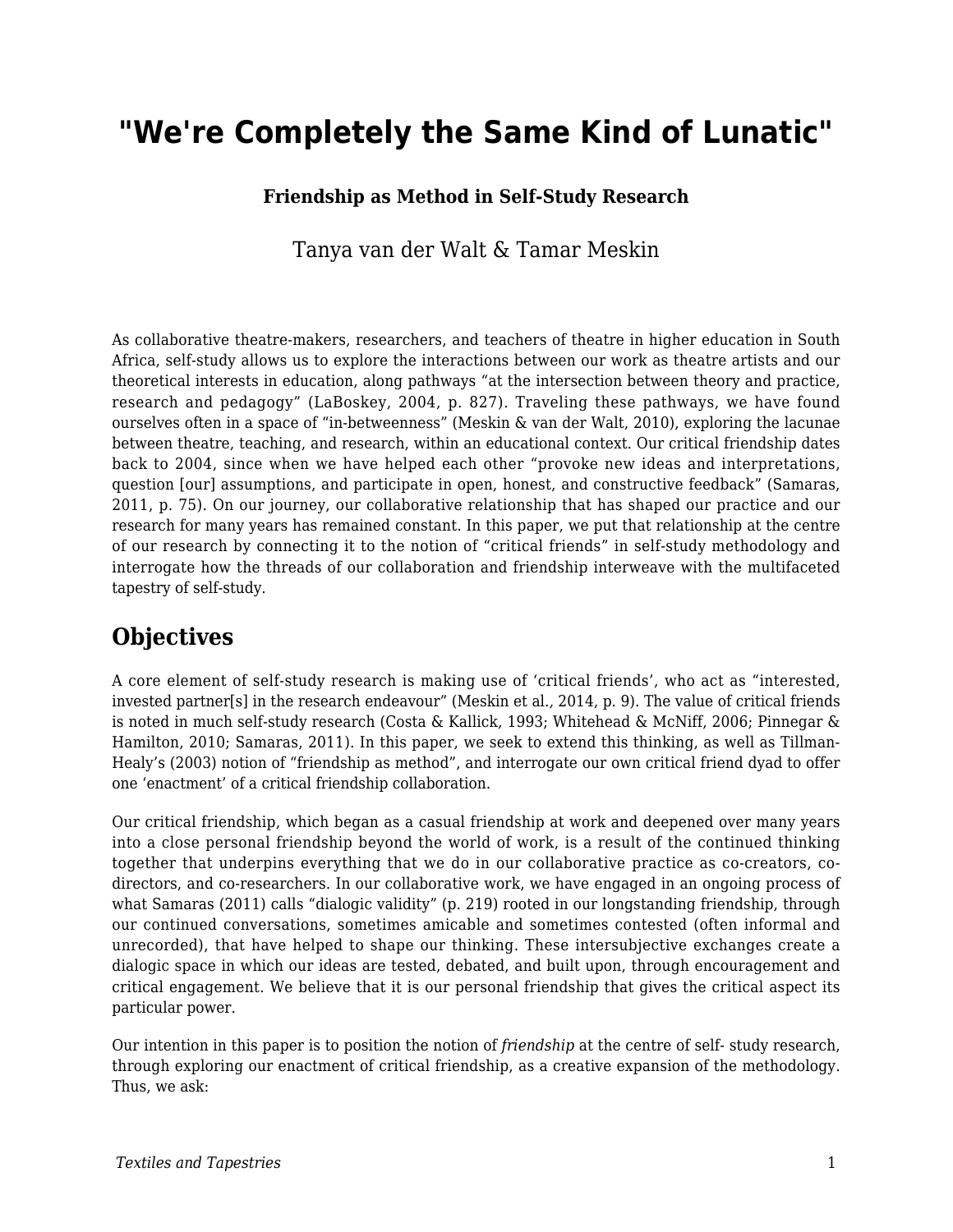- 1. How does our personal, creative, and collaborative friendship impact our critical friend relationship as self-study researchers?
- 2. How do we understand the concept and functioning of critical friendship from this perspective?

In so doing, we seek to "develop understanding of practice that then turns back on itself to be useful both to the self-engaged in the practice and others who are practitioners" (Pinnegar, et al., 2010, p. 205).

## **Methods**

To explore our critical friendship, we examined our own collaborative practice through the use of Reciprocal Self Interviews (RSI) (Meskin et al*.,* 2014), as well as a lengthy recorded conversation where we discussed our ways of working together $^{\rm l}$ . In both, we used questioning and dialogue to excavate nodal moments where our friendship enabled a deeper experience of critique and knowledge exchange. In so doing, we were enacting critical friendship, as described by Costa and Kallick (1993), where the critical friend

is a trusted person who asks provocative questions, provides data to be examined through another lens, and offers critique of a person's work as a friend. (p. 50)

Critique "as a friend" is important; in our experience, our personal friendship allows a more probing critique, one that reflects our insights into who we are as people, and affects how such critique is received. We do not shy away from the difficult or contested; rather, our personal friendship serves as a safe space, protecting us as we grapple with the most challenging aspects of our work. Writing about the RSI as a method, we observed:

It was like looking into the mirror...we are not always comfortable with what we see, but the more we explore our inward gaze and receive feedback from the critical friend, the more our image can shift, evolve and acquire depth, complexity and texture... (Meskin et al., 2014, p. 15)

The RSI provided important markers of our critical friendship, in terms of both the content generated and the methodological practice, which we have continued to explore.

Our recent work using object inquiry to understand and research creative practice (see Meskin et al., 2017) has also impacted how we imagine our personal friendship as the key to the critical friend relationship we enjoy. After carrying out the RSI, and as we began writing this paper, we began to consider how many everyday objects are present when we are together and how their materiality operates as a liberating mechanism for our creative, critical work together (Pahl, 2010; Mitchell, 2011). We examined our critical friendship retrospectively, looking to identify significant objects which form a part of our working process. We then used these objects as anchor points; both their denotative and connotative meanings allowing us to explore different aspects of the understanding we seek to give and receive as critical friends. In this way, we construct a metacognitive discussion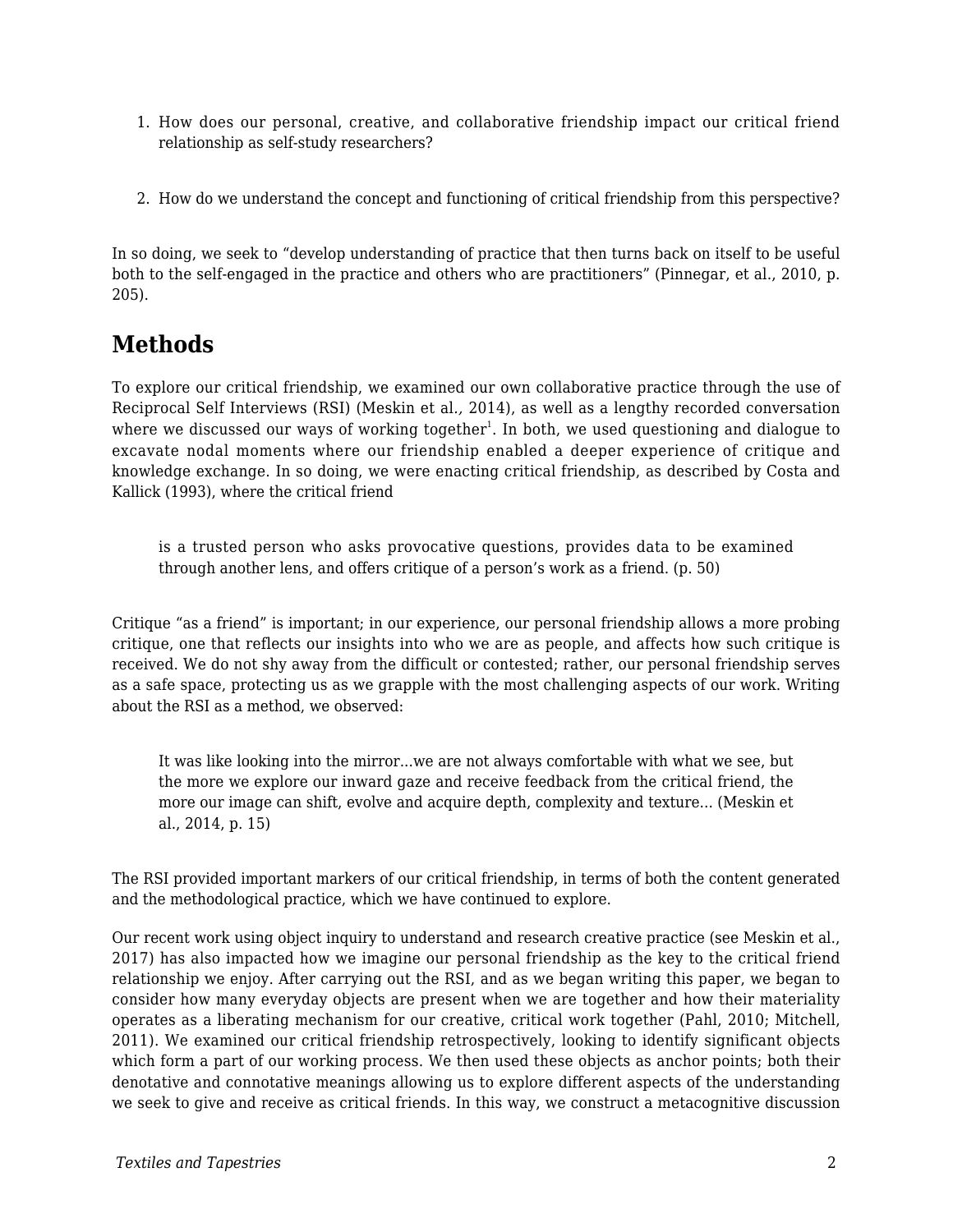between friends about using friendship as a research technique, enabling a unique shared/sharing process that contributes to our educational research. Thus, we offer here an "exemplar" (Mishler, 1990, p. 448) of critical friendship in action; a critical friendship with the emphasis on the friendship, rather than the critique, foregrounding the value of collaborative practice as art, teaching and learning, and research.

# **A Critical Friends Toolbox**

Our collaborative partnership is rooted in our personal friendship. Like most creative collaborations, ours evolved out of a casual work relationship, and as the professional collaboration grew, so did our sense of personal commitment to each other. As we learned to work together as co-creators of theatre work, as co-directors of scripted texts, as co-researchers of creative practice, and as scholarly co-authors, so we began to share other aspects of our lives with each other, with increasing intimacy and trust. Our collaboration thus began organically and evolved instinctively over the progress of our many projects together. In our recorded conversation, we discussed this 'casual' beginning to our collaborative work:

Tamar: And then I remember talking about that TIE $^{\rm 2}$  project, and thinking this is interesting, she gets me, and we were talking about...

Tanya: We're completely the same kind of lunatic.

Tamar: Yes, we were talking about how to make 'Macbeth' accessible and what would we do with it, and how would we make it work with these kids …. But I mean we didn't sit down to discuss this is what we're going to do. It was very kind of informal… in terms of the actual collaboration, we never sat down and went okay, now we are going to have a collaboration. It just kind of happened.

This casual and organic beginning has continued to set the tone for our work together. We have never developed formal structures or procedures for our collaborative work; rather, we tend to work in an organic and visceral way, making what Tamar calls "a heart connection and a head connection" to our work.

To understand our practice more fully, and to advocate for self-study of creative practice, by exploring how our personal and critical friendship underpins our research and demonstrating the material and immaterial elements that make it work—what makes us "completely the same kind of lunatic"—we have constructed our Critical Friends Toolbox from the objects we identified as being significant in our working together. The objects stand for and embody our understandings of our own critical friend relationship. In the rest of this paper, we will unpack this metaphorical toolbox to demonstrate what we do, how we do it, and why.

#### *A Bottle of Wine and Two Glasses*

At the centre of our critical friendship is an ability to "think together" (van der Walt, 2018), and the basis of this shared thinking is dialogic, as Tamar noted in our recorded conversation: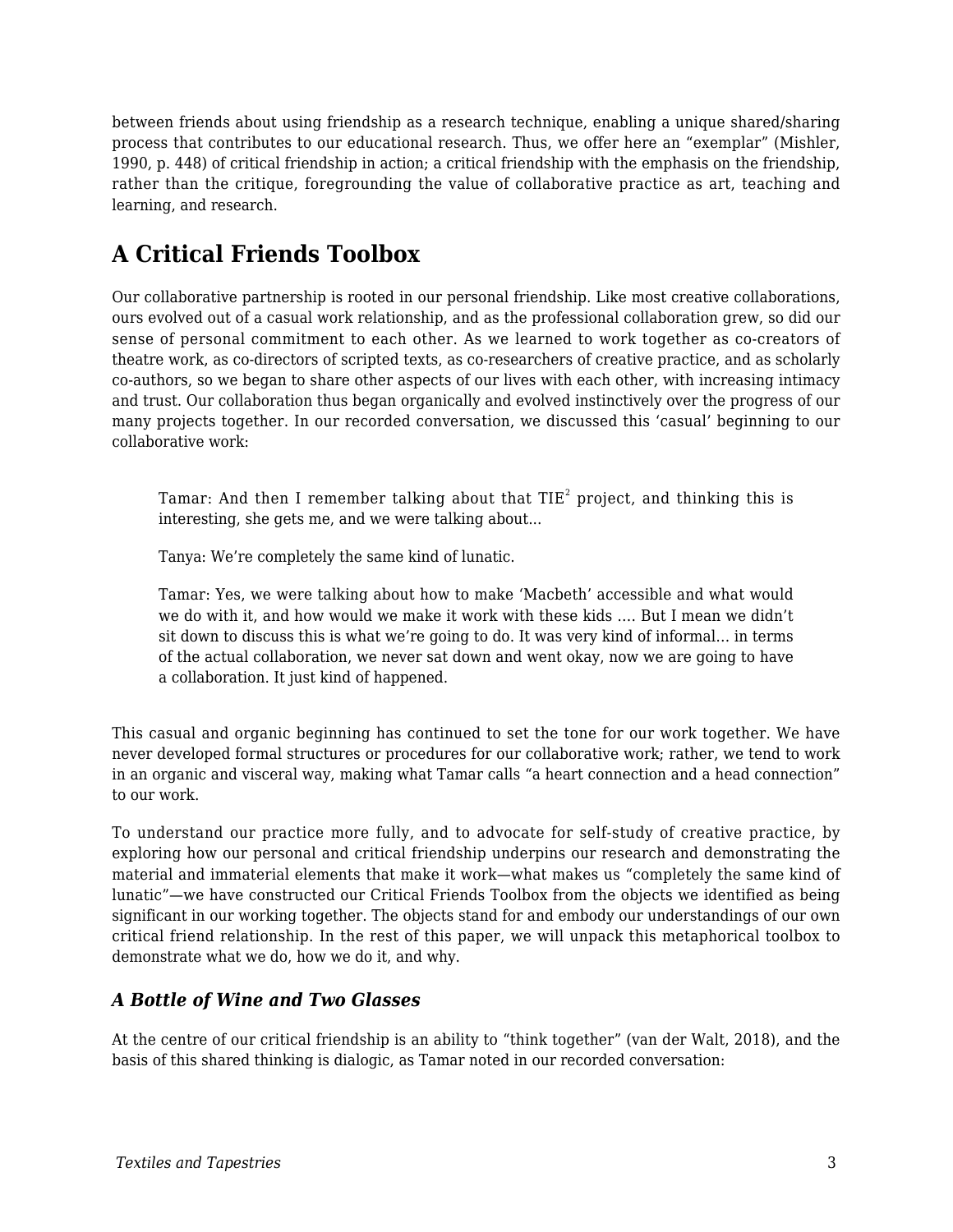The dialogic part for me is critical. It's not theoretical, it is dialogic. So we ask questions of each other, not in a kind of like academic way. But the questioning is also about discovering. So we're both discovering simultaneously. So it's an exchange of ideas that happens in a question and answer kind of way but it's not like one person has all the questions and the other person has all the answers. So it becomes a dialogic exchange.

We co-construct meaning in an iterative and evolving process that we have irreverently termed "*overwine thinking"* (hence, the significance of the wine bottle)*.* John-Steiner (2000) observes that "Generative ideas emerge from joint thinking, from significant conversations, and from sustained, shared struggles to achieve new insights by partners in thought" (p. 3).

Our 'significant conversations' demonstrate "shared sensibilities and ways of seeing" (Colin & Sachsemaier, 2016, p. 13), or, more simply, that 'two heads are better than one'. Each participant brings to this process their own sets of 'knowings', and through shared thinking, places those knowings at the disposal of others in the collaborative relationship. When this happens, as in our critical friendship, a sense of mutuality and interdependence emerges, and it is a relationship both synergistic and symbiotic.

The wine points to the playfulness and fun in our relationship. Our critical friendship happens under conditions of spontaneity, in ways that are not always serious, accompanied by a playfulness that shifts the feelings associated with a project into a realm of liberated thinking. According to Gordon (2009), what establishes something as play is "a set of features that shift the frame of an activity from one domain to another through the meta-message that 'this is play'. . . Playfulness is the attitude that makes this shift possible" (p. 4). The wine here operates as the metaphorical lever to open the experience to that meta-message; we can talk about big ideas and serious matters, without taking ourselves so seriously, within a space of playful possibilities. This is a generative space of "freedom and connection [that] makes transformation possible" (Gordon, 2009, p. 5).

#### *A Digital Voice Recorder*

The voice recorder captures dialogue as it happens. Listening to our recorded conversations, we hear a flow of dialogue, often overlapping, punctuated by questions and challenges to each other to think in different ways; underlying it all is the sense of excitement to be engaged in this exercise of discovery.

In these conversations, the dialogic thinking and co-construction of meaning operate as processes of mutual appropriation**,** or 'speaking back' by which we are able to help each other to articulate what we know instinctively and implicitly, or what we are in the process of coming to know, as we grasp and articulate the emergent meanings and knowledge that lie within our work. The recorder becomes the vehicle for reflecting on both critique and questioning, allowing them to become generative factors in our work.

Critique, of course, can be a destructive force if mishandled. To avoid this, we try first to ensure that our critique is constructive, and second, to see the critique as something separate from our friendship, and not personal. We have found ourselves able to do this well because we are such good personal friends which allows us to trust the positive intentions behind any critique. Being constructive is equally significant; as Tamar noted, "There's no use to criticism if it's not constructive, particularly in the theatre. Why would you tell somebody that something's terrible if you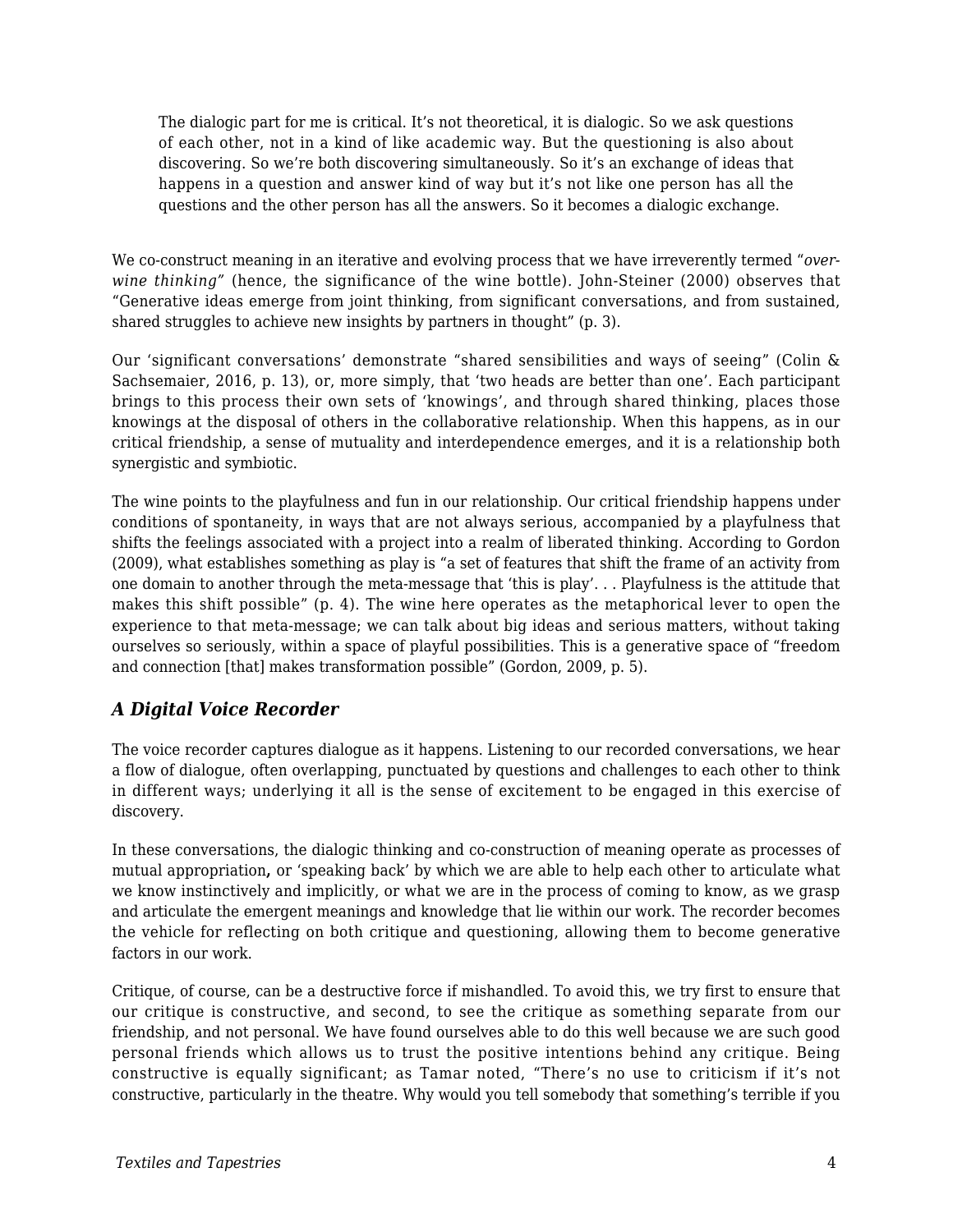can't tell them how to fix it?*"* In theatre, critique is part of our DNA, and the constant message is to 'take the note'<sup>3</sup>.

The voice recordings of our dialogues also reveal the presence of lateral thinking, or "thinking outside of the box". Our thinking process shows no linear logic; rather, as Tanya observes, *"*it's inventive, and it's creative, and it's sort of a little bit off the wall, but it takes us somewhere in a discursive way*".* This does not mean that we agree about everything; the discursive and dialogic space of our shared thinking is also a highly contested space. Indeed, disagreement and contestation are key components of the critical friendship dynamic; we see such contestations as wrestling with each other's ideas, which allows us to find alternative meanings and perspectives in our practice.

#### *A Teapot and Teacups*

We have probably drunk a million cups of tea together, and for us, tea signifies the power of listening and empathy. Our collaboration works because it is based on a willingness and openness to listening. Our friendship embodies "dialogic empathy" (Cummings, 2016), a "constant and open-ended engagement, responding and reacting to the other as actors respond to fellow actors" (Cummings, 2016, p. 6). Empathy is a crucial component of theatre practice, and we believe that our friendship, measured in those infinite cups of tea, offers a similar engagement in relation to our self-study research. Our conversations reflect the same dynamic quality in a process of recursive 'responsive engagement' where meaning emerges from and through engagement with the other. It is the opportunity to uncover and seek out new perspectives that makes an empathetic, dialogic friendship so powerful a research tool.

We share a willingness to compromise, to find the 'in-between' of our ideas, in what John-Steiner (2000) calls "mutual appropriation", the "result of sustained engagement during which partners hear, struggle with, and reach for one another's thoughts and ideas" (p. 199). Over the years of our friendship, we have learned that as long as we can boil the kettle and make tea, we can share our ideas, our struggles, our decisions, our reasons for being and doing, in a space free of judgment.

#### *A Notebook*

Our work begins with verbal brainstorming; we throw out ideas, phrases, references we think might be useful, crazy thoughts and eccentric connections; we make lists, play with word associations, doodle, and scribble down as much as we can. The notebook is the crucial physical accompaniment to this process, embodying the creative meandering which Czikszentmihalyi (2014) calls a "flow experience", or

The holistic sensation present when we act with total involvement. … It is the state in which action follows upon action according to an internal logic which seems to need no conscious intervention on our part. We experience it as a unified flowing from one moment to the next.... (p. 136-137)

Later, he defines this as an autotelic activity*,* or "things people seem to do for the activity's own sake" (p. 229). Extending this idea, Sawyer (2003) describes group flow as the state where "everything seems to come naturally; the performers are in interactional synchrony. . . [and] each of the group members can feel as if they are able to anticipate what their fellow performers will do before they do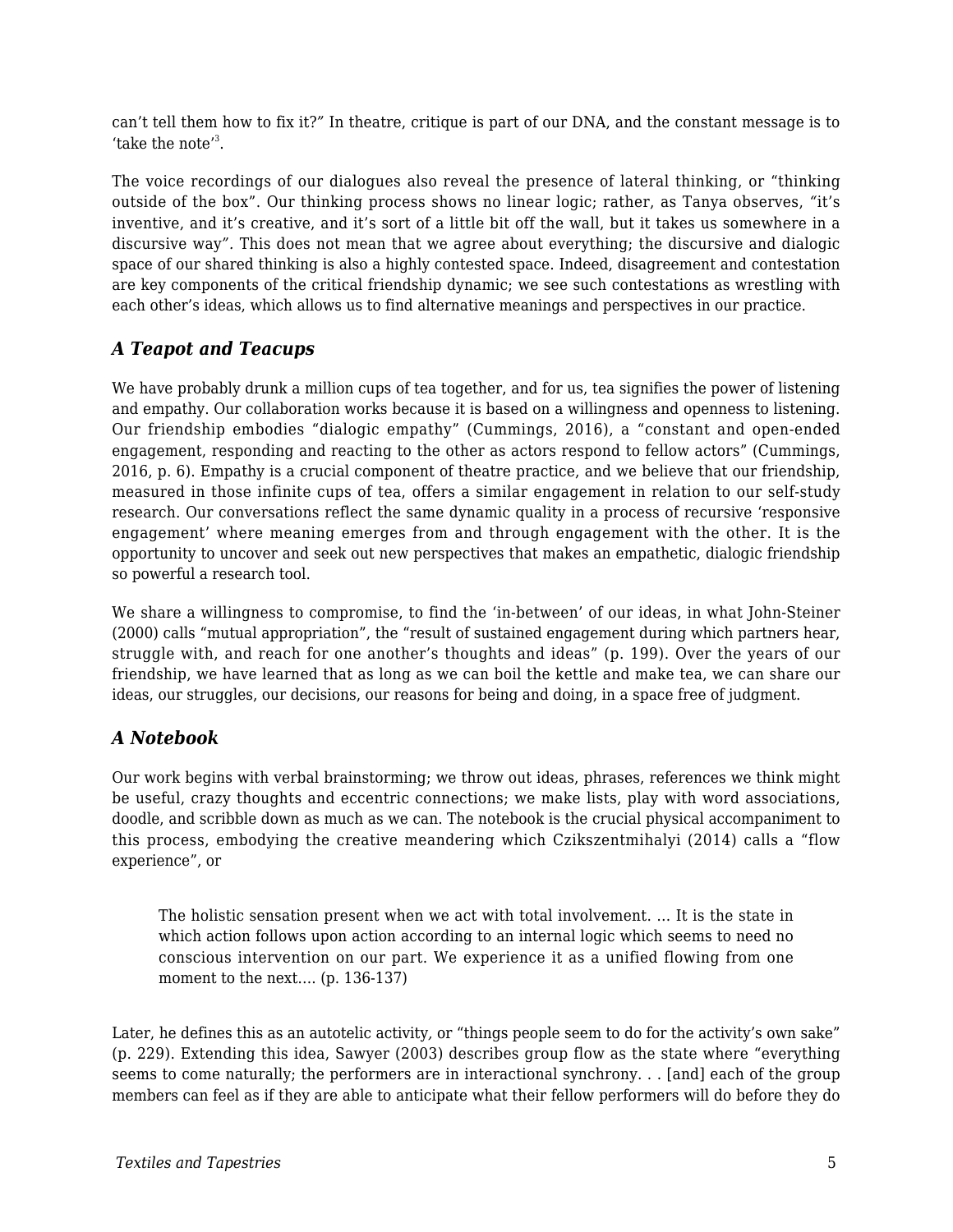it" (2003, Kindle edition, loc 1113 of 5563). Sawyer (2003) calls this state "a magical kind of high" (Kindle edition, loc 1169 of 5563), where the group is completely immersed in the joy of their task, sparking ideas off each other in a close interplay between creative minds that generates a deep sense of pleasure. Our critical friendship is an embodied example of group flow in action, as we work almost instinctively and seamlessly off each other's ideas. It allows us to work organically 'at the speed of thinking' in a manner that is intuitive and visceral, following the map in our notebooks.

#### *Chocolate Brownies*

We bond over chocolate; the brownies stand for the trust that underpins our friendship, and which is vitally important in researching our practice. Working with a critical friend to ensure the quality and trustworthiness of one's study requires sharing our "most current, least finished work" (Farrell, 2001, p. 151). This is when we need the most help; sometimes we are looking for answers, sometimes for guidance, sometimes for reminders, and sometimes just a shoulder to cry on and a voice telling us to get on with it. Only with trust are these things possible.

This speaks to Farrell's (2001) notion of "instrumental intimacy" (p. 151), which he says:

...occurs when each begins to use the mind of the other as if it were an extension of his own...The boundaries between the self and other diminish until the members are able to think out loud together as if they are one person...it is common for the participants to find their ideas emerging in a cascading flow, such that neither one knows or cares who thought of the idea first. (p. 157-158)

This can only happen when members of a group, over time, deepen their sense of commitment to each other and their shared work. Such sharing requires "trust and confidence" (John-Steiner, 2000, p. 190), allowing the participants to trust each other enough to make themselves vulnerable and open their ideas to comment and criticism by others.

We trust each other implicitly, and we use this trust as a way of managing the risks of vulnerability and opening oneself to criticism. Because we know each other so well, and because we have worked together so long, we have a well-developed 'shorthand' that allows us to grapple with more and more challenging and complex ideas in our work, through a deep emotional and intellectual connection that results from our friendship . . . and a whole lot of chocolate brownies!

#### *A Trusty Computer*

Our conversations become emergent texts which we then share back and forth; each time the feedback operates as another level of critical engagement, echoing Samaras' (2011) hermeneutic spiral. It is a recursive process that keeps working through the stages of the research, with the level of interrogation deepening with each new round. The computer is the vehicle for this process, and by the time a paper, for example, is complete, there are numerous versions in our shared Dropbox folder. In this process, we pare away the tangential aspects to reach the core focus of a study, with each of us taking a turn to play the editing game. By the time the final draft is complete, our jointvoices are inscribed in every paragraph and every word choice.

This co-construction of meaning is a product of John-Steiner's (2000) notion of "connected knowing"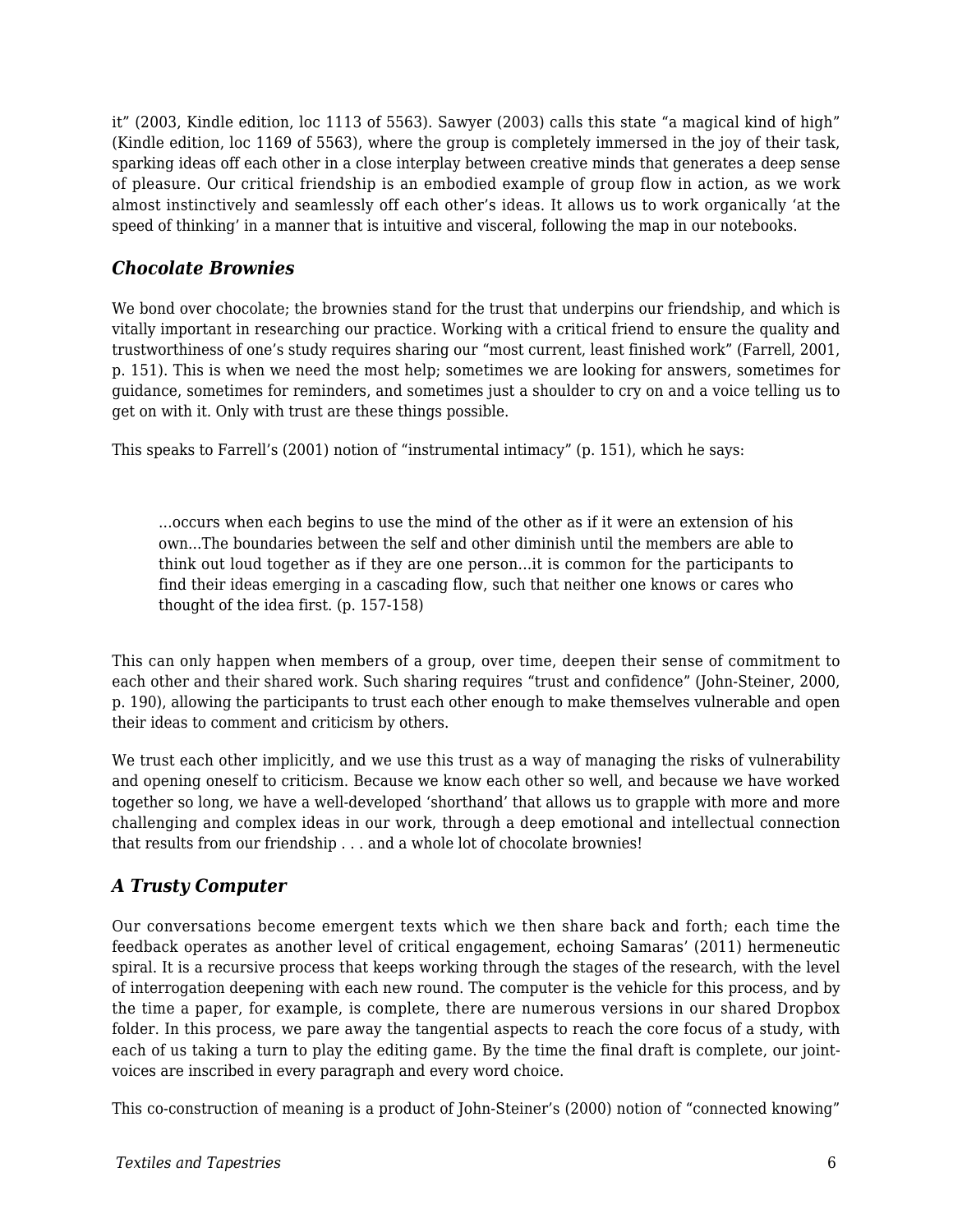(p. 101). If two (or more) minds are working together creatively, then the meanings of their ideas and their insights have to be constructed through dialogue and mutual meaning-making, which is the root of co-constructed meaning. John-Steiner (2000) explains that "Thought communities enable participants to engage in the co-construction of knowledge as interdependent intellectual and emotional processes" (p. 196). Our critical friendship, we believe, operates as such a "thought community" and it does so because we share freely, without fear, embracing vulnerability as the necessary precursor to generating knowledge, allowing us to build something that is more than either of us might produce alone. This is the essence of critical friendship and what gives it its value as a core component of self-study methodology.

#### *A Map or Guidebook*

We consider ourselves experts in academic tourism, which is of course fun. But it is not just for fun! For us, the map points to the necessity in the critical friendship of moving outside one's comfort zone, opening one's self up to new experiences and new possibilities, just as travel does. The critical friendship space is one of both comfort and discomfort; even the most constructive criticism can be painful. However, one must embrace the discomfort because it is those spaces that "moments of ideation" (van der Walt, 2018) can occur.

We see our travel experiences as formative in creating the wellspring of our ideas. Stepping outside of one's normal environment—either literally or metaphorically—makes one think differently; when one shares those different thoughts with someone else in dialogue, this leads to more thinking, in an infinite cycle of learning. Travel gives one time to 'wonder'; all those potentially dead spaces—airports, planes, trains, automobiles, queues— become living spaces in which to have fruitful discussions and generate ideas. As we noted in conversation:

Tamar: Sometimes it is important to get away from our normal environment to discuss our project. Definitely.

Tanya: Absolutely. Trains, planes, and... Tamar: And automobiles.

Tanya: And automobiles, and glasses of wine and...

Tamar: Absolutely. I can't recommend it enough. That's absolutely an essential part of it.

Tanya: It is, because you do need to be out of the space of everyday life, of the demands of the department, the demands of the children.

Tamar: And also, I think what happens when you go into a new space, whatever new space it is, you're taken out of a comfort zone in some way. So it makes you think and as soon as you think, things occur to you. And then because you have a dialogue, that thinking can then lead to more thinking; you are kind of thinking tangentially. And I think that happens when you move out of your habitual zones.

Tanya: Yes. And I think we've always been very good at kind of using those sort of strange spaces, like sitting on planes, we've always been quite good at using that sort of dead space, dead time, as a space in which to do a whole lot of creative thinking.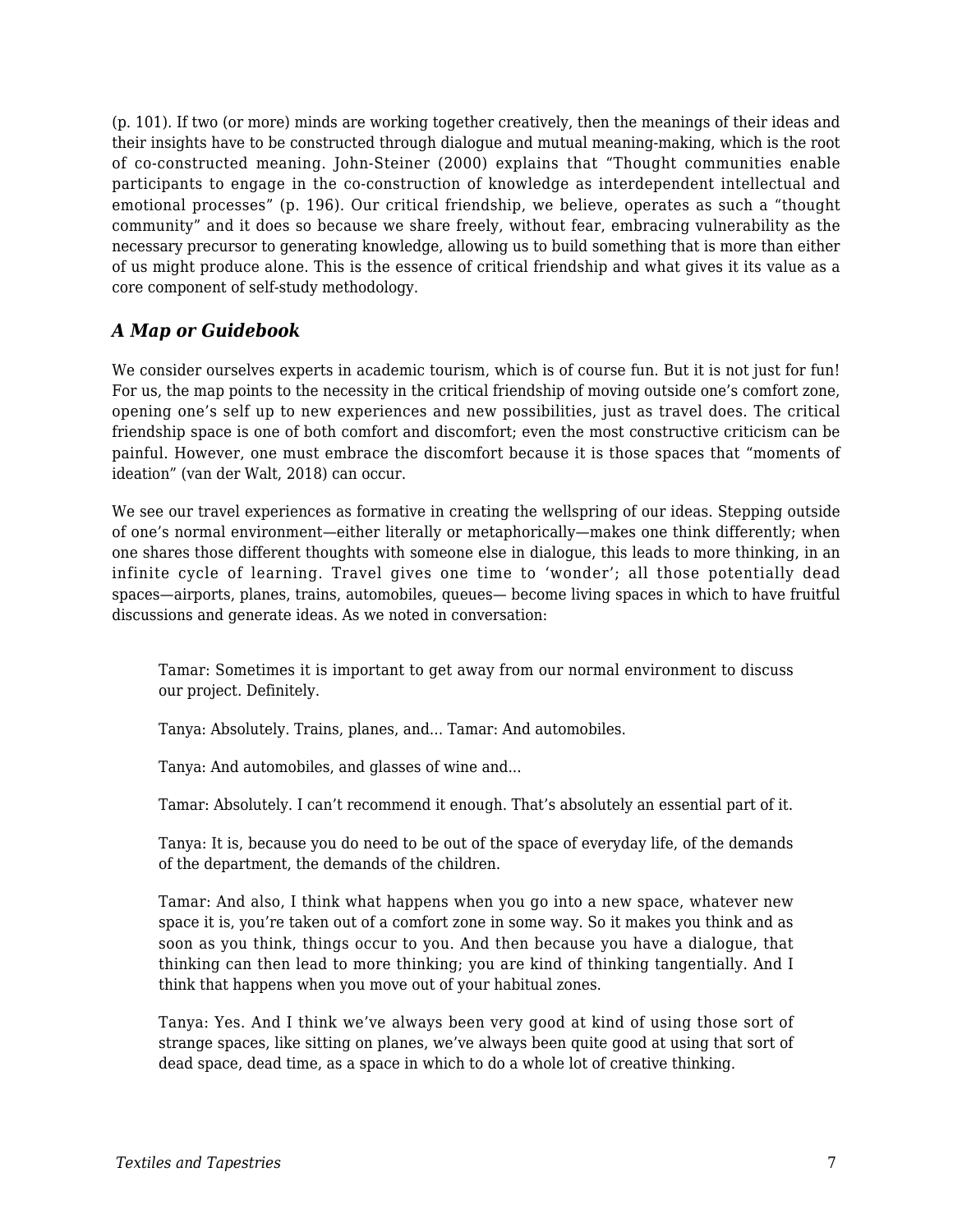By moving out of our comfort zone, and opening ourselves up to a range of experiences, we use the time and the place of travel as generative spaces for problem finding and problem-solving (Sawyer, 2003, 2007).

#### *Photographs*

At heart, collaboration involves a relationship between two or more people, who enter into a relationship of mutual interdependence. Simon Murray (2016) refers to this as a "force field where two or more people, practices, groups or organizations 'meet' to create an outcome (known or unknown) It is the spatial and dialectical 'betweenness' of collaboration" (p. 36). The idea of 'betweenness' aptly describes our critical friendship and is captured in this collage of photographs of us in spaces that are not academic– traveling, drinking wine in Buenos Aires, at Machu Pichu, on Easter Island, outside Shakespeare's house, having adventures, having fun, and creating a space of mutuality. Our critical friendship, like the photograph, is intersubjective and takes place in the intersectional spaces between our individual subjectivities. For self-study, this speaks to the interactional nature of the research; it is living, breathing, active engagement of the self with someone else, in a community, in the world, which gives it the power to become a change agent, to make a difference, for what Hamilton and Pinnegar (2015) call the "absent others" (p. 147). This is the "so what of what we do as teachers" (Samaras, 2011, p. 72), and as artists or researchers.

#### **Figure 1**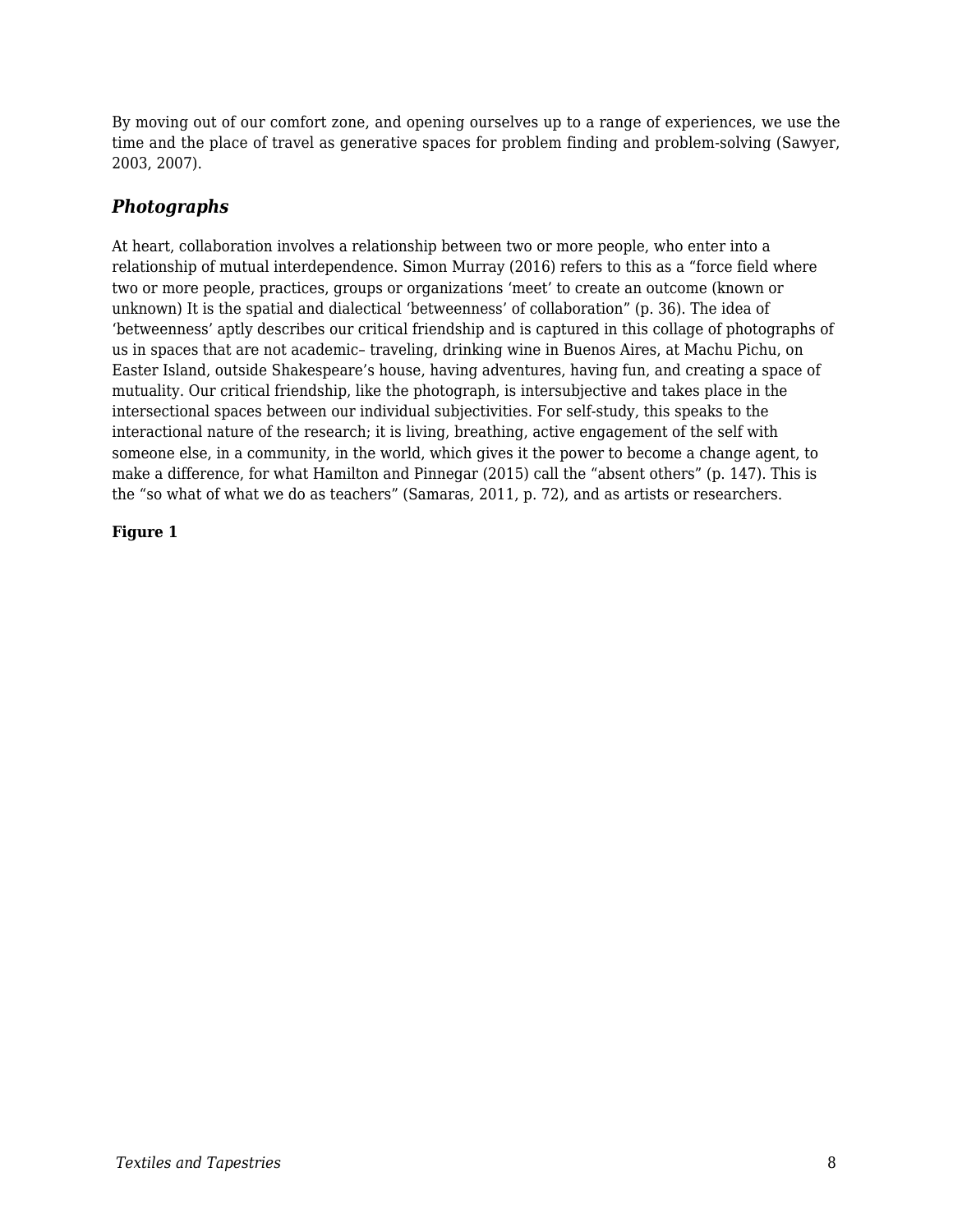

### **Conclusion**

This discussion of how our critical friendship and our collaborative working process function attempts to capture the tone of our friendship and its playful nature; and to demonstrate the theoretical concepts that explain the 'why' of our friendship. In doing so, we hope to help self-study researchers expand the potential of critical friendship, through highlighting the significance of the *friendship* part of the descriptor. We are aware that not all researcher relationships are like ours, and they do not need to be; what matters is the intent to imagine the critical friendship as a creative, collaborative space in which it is possible both to work and to play. We believe that the creative, collaborative friendship space constitutes a mutual zone of proximal development (Vygotsky, 1978; John-Steiner, 2000) where we teach and learn simultaneously, and enrich each other in the process.

<sup>1</sup>The RSI and the recorded conversation were then transcribed and analyzed closely to reveal "manageable themes, patterns, trends and relationships" (Mouton, 2001 p.108). All the quoted observations and insights from our data which are included in this paper are from the recorded conversation.

 $2$ <sup>2</sup>Theatre in Education

 $^3$  Directors frame their critique as notes given to performers and technical crew members during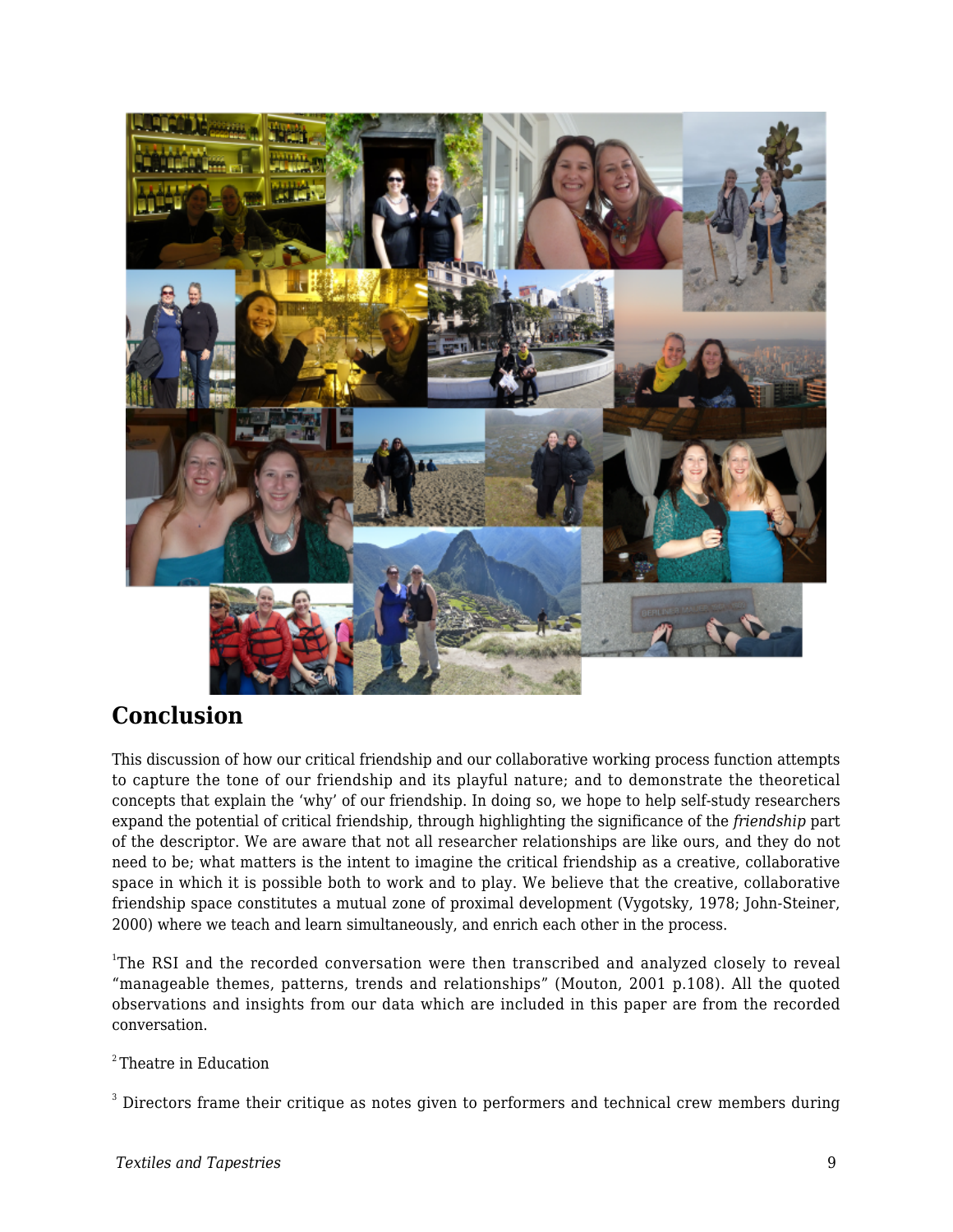rehearsals, which form the basis for improving the work and are fundamental to the art form. Any serious theatre practitioner understands the necessity of listening to these observations in order to make their work better; not to do so would be self-defeating. Hence, the aphorism.

### **References**

Colin, N., & Sachsenmaier, S. (2016). Collaborative performance-making in context. In N. Colin, & S. Sachsenmaier (Eds.), *Collaboration in performance practice: Premises, workings and failures* (pp. 1-24). Palgrave Macmillan.

Costa, A. L. & Kallick, B. (1993). Through the lens of a critical friend. *Educational Leadership: New Roles, New Relationships, 51*(2), 49-51. http://www.ascd.org/publications/educationalleadership/oct93/vol51/num02/Through-the-Lens-of-a-Critical-Friend.aspx

Csiksentmihalyi, M. (2014). *Flow and the foundation of positive psychology: The collected works of Mihaly Csikszentmihalyi*. Springer.

Cummings, Lindsay B. (2016). *Empathy as dialogue in theatre and performance*. Palgrave Macmillan.

Farrell, M. P. (2001). *Collaborative circles: Friendship dynamics and creative work*. University of Chicago Press.

Gordon, G. (2009) What is Play? In search of a definition. In D. Kuschner (Ed.), *From children to red hatters: Diverse images and issues of play.* University Press of America.

Hamilton, M. L. & Pinnegar, S. (2015). Considering the role of self-study of teaching and teacher education practices research in transforming urban classrooms. *Studying Teacher Education, 11*(2), 180-190. https://doi.org/10.1080/17425964.2015.1045775

John-Steiner, V. (2000). *Creative collaboration*. Oxford University Press.

LaBoskey, V.K. (2004). The methodology of self-study and its theoretical underpinnings. In J.J. Loughran, M.L. Hamilton, V. Kubler LaBoskey and T.L. Russell, (Eds.), *International handbook of selfstudy of teaching and teacher education practices* (pp. 817–869). Springer.

Meskin, T. & van der Walt, T. (2010). Writing 'Whiteness': Dramatic representations of Afrikaner white identity in post-apartheid South Africa – A comparative study of Athol Fugard's *Sorrows and Rejoicing* (2002) and Jason Xenopolous' *Promised Land* (2002). *The International Journal of the Arts in Society, 4*(5), 203-216. [https://edtechbooks.org/-eBAc](https://doi.org/10.18848/1833-1866/CGP/v04i05/35730)

Meskin, T., Singh, L., & van der Walt, T. (2014). Putting the self in the hot seat: Enacting reflexivity through dramatic strategies. *Educational Research for Social Change (ERSC)*, *3*(2), 5-20.

Meskin, T, van der Walt, T, Scott, L, de Beer, C. & Pithouse- Morgan, K. (2017). Shoes, suitcases, stones: Creative engagement with ourselves as artist-researcher-teachers through object inquiry. In D. Pillay, K. Pithouse-Morgan & I. Naicker (Eds.). *Object medleys: Interpretive possibilities for educational research* (pp. 175-196). Sense.

Mishler, E. G. (1990). Validation in inquiry-guided research: The role of exemplars in narrative studies. *Harvard Educational Review*, *60*(4), 415-442.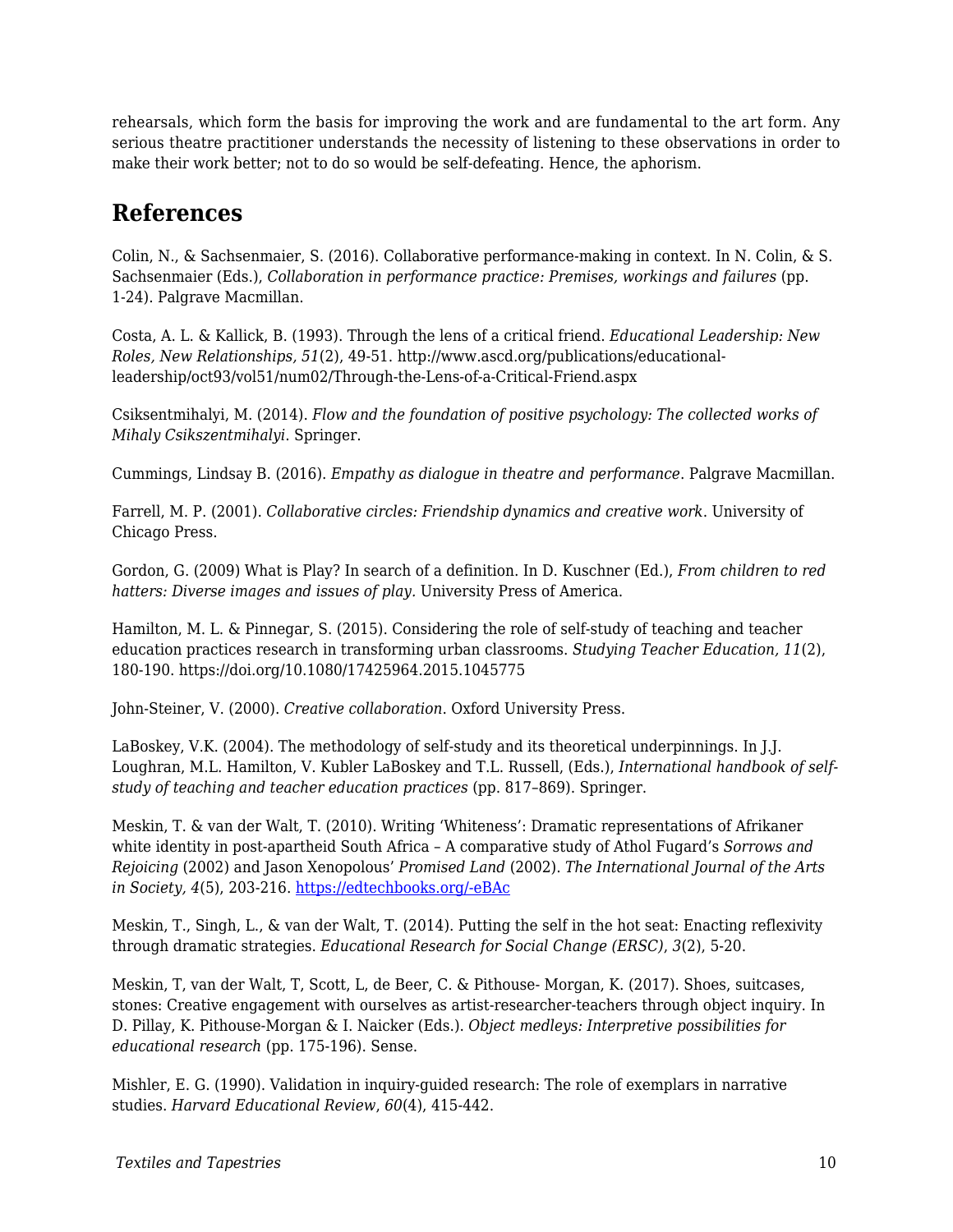Mitchell, C. (2011). *Doing visual research.* Sage.

Mouton, J. (2001). *How to succeed in your Master's and Doctoral studies: A South African guide and resource book*. Van Schaik Publishers.

Murray, S. (2016). Contemporary collaborations and cautionary tales. In N. Colin, & S. Sachsenmaier (Eds.), *Collaboration in performance practice: Premises, workings and failures* (pp. 27-50). Palgrave Macmillan.

Pahl, K. (2010) *Artifactual literacies: every object tells a story*. Teachers College Press.

Pinnegar, S., & Hamilton, M. L. (2010). *Self-study of practice as a genre of qualitative research*. Springer.

Pinnegar, S., Hamilton, M.L. & Fitzgerald, L. (2010). Guidance in being and becoming self study of practice researchers. In L.B. Erickson, J.R. Young and S. Pinnegar (Eds.), *Navigating the public and private: Negotiating the diverse landscape of teacher educati*on (The eighth international conference on self-study of teacher education practices), 203–206.

Samaras, A. P. (2011). *Self-study teacher research: Improving your practice through collaborative inquiry*. Sage Publications.

Sawyer, R. K. (2003). *Group creativity: Music, theatre, collaboration*. Lawrence Erlbaum Associates.

Sawyer, K. (2007). *Group genius: The creative power of collaboration*. Basic Books.

Tillman-Healy, L. (2003). Friendship as Method. *Qualitative Inquiry, 9*(5), 729-749.

van der Walt, T. (2018). Co-directing, co-creating, collaborating: A self-reflexive study of my collaborative theatre-making practice. [Doctoral Dissertation. University of KwaZulu-Natal]. UKZN ResearchSpace. https://researchspace.ukzn.ac.za/handle/10413/17872

Vygotsky, L. (1978). *Mind in society: The development of higher psychological processes*. (M. Cole, V. John-Steiner, S. Scribner , & E. Soubermann , Eds.) Harvard University Press.

Whitehead, J., & McNiff, J. (2006). *Action research living theory*. Sage.